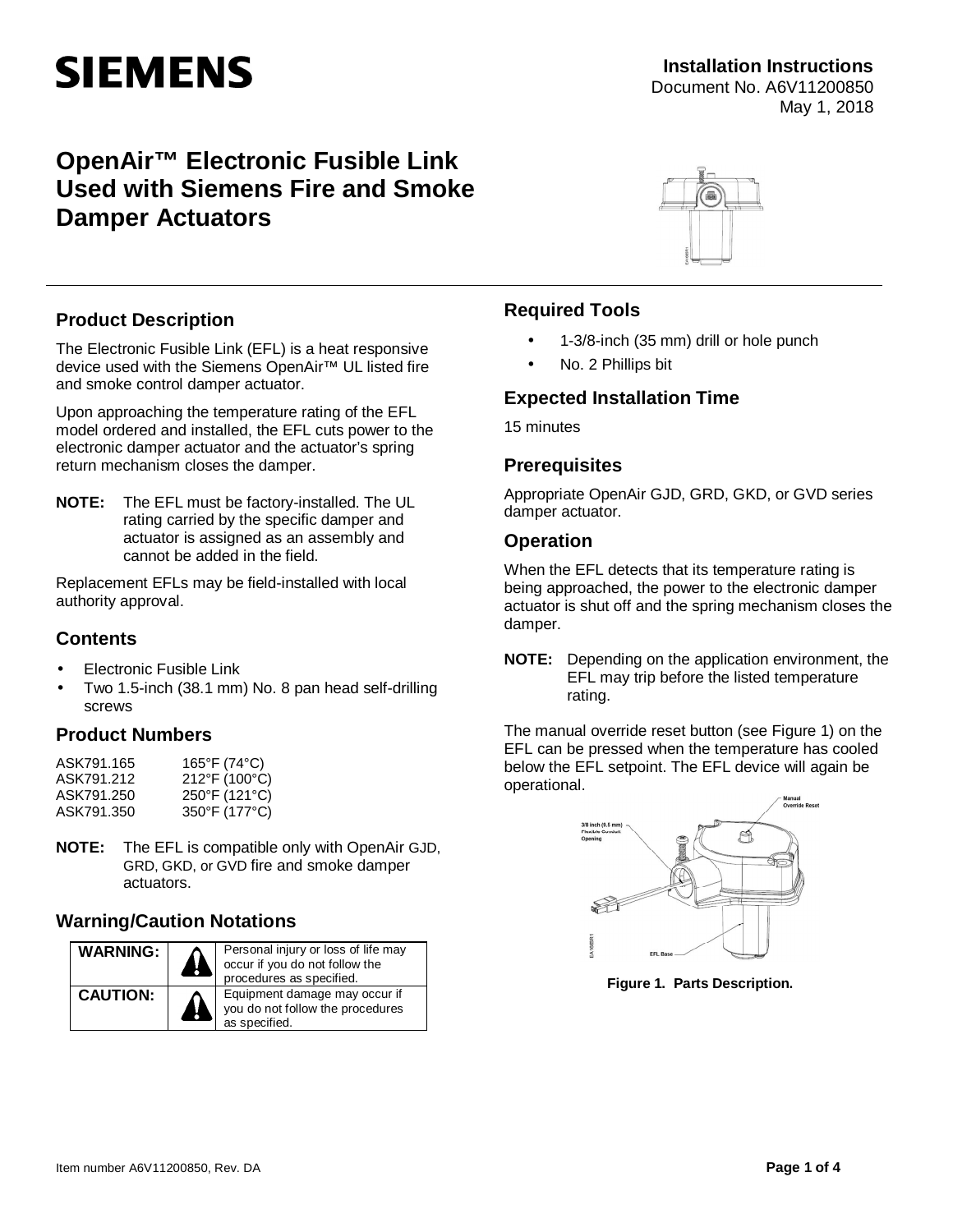### **Operation, Continued**



#### **CAUTION:**

Before resetting any sensor, carefully inspect the damper, damper actuator, and sensor. Verify whether or not local authorities or building managers must be contacted.

Damage to the temperature sensor will result in loss of damper control.



#### **WARNING:**

Before attempting to reset the EFL by pressing the Override/reset button, take the precaution to protect exposed skin as the EFL will be extremely hot to the touch.

#### **Installation**



**Figure 2. The EFL and OpenAir Fire and Smoke Damper Actuator.**



#### **WARNING:**

The internal/external mounting orientation or position in the duct will affect the time and/or temperature the EFL requires to switch.



**NOTE:** Notice the position of the top clip before attempting to couple the actuator with the EFL sensor.



**Figure 3. Proper Clip Positioning.**

#### **Internal Mounting**

For internal mounting, the reset button must protrude through a 3/8-inch (9.5 mm) diameter relief hole providing operator access for resetting the EFL.





#### **CAUTION:**

Failure to provide a relief hole will keep the reset button pressed against the duct wall or damper sleeve, and the EFL will fail to operate as intended.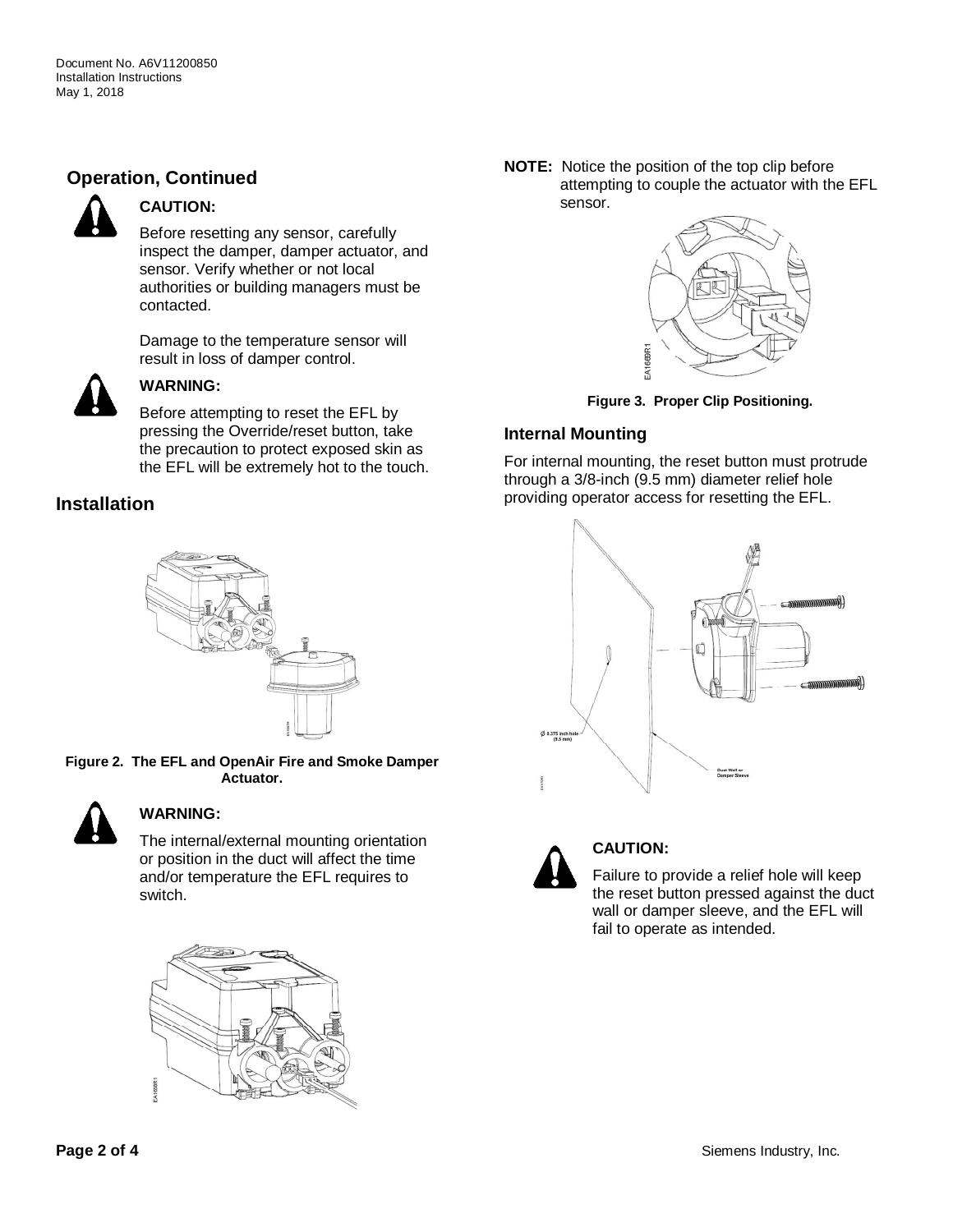#### **Internal Mounting, Continued**



**Figure 4. EFL Reset Button Relief Hole.**



#### **CAUTION:**

Exceeding the specified mounting screw torque may damage the housings.

#### **External Mounting**

For external mounting, make a 1-3/8-inch (35 mm) diameter hole in the duct wall or damper sleeve. The sensor will protrude into the duct or damper for proper temperature sensing.





#### **Figure 5. Providing Proper Sensor Temperature Detection Access.**



#### **CAUTION:**

Exceeding the specified mounting screw torque may damage the housings.